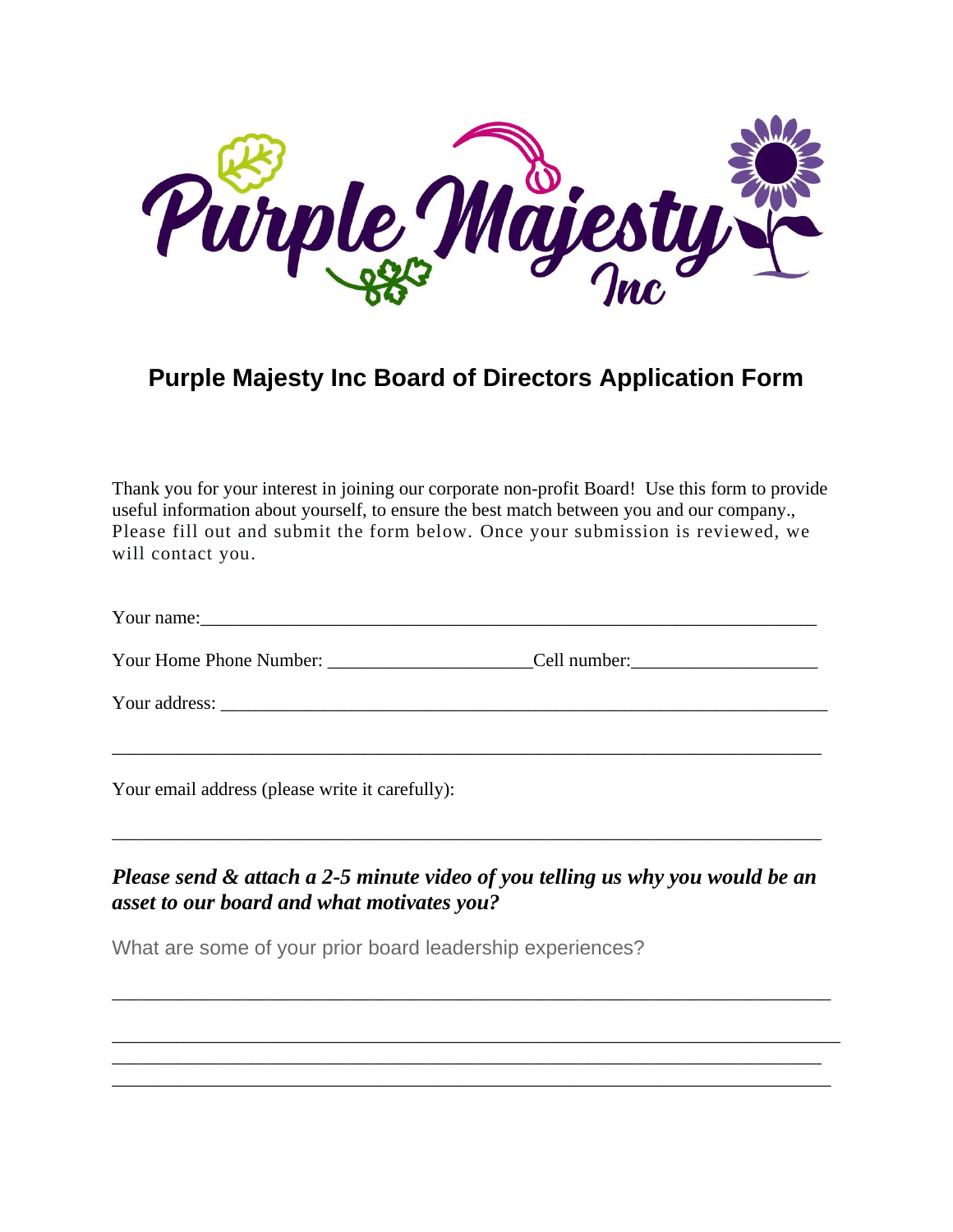Briefly describe why you would like to join our Board of Directors:

Do you have any worries or concerns about joining the board?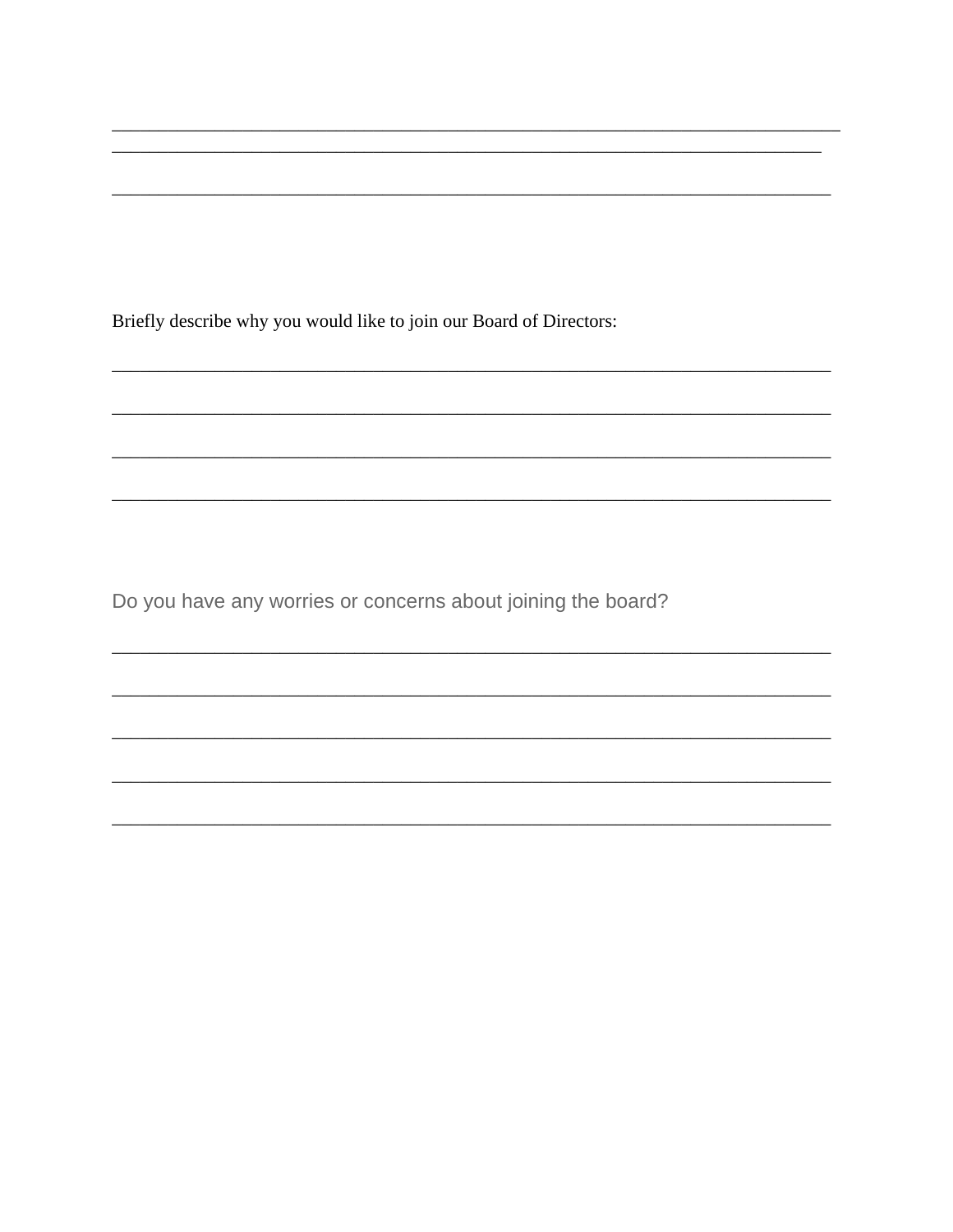Your current organizational affiliations (names of the organization and your role(s):

|                         | the contract of the contract of the contract of the contract of the contract of                                                                                                                                                      |
|-------------------------|--------------------------------------------------------------------------------------------------------------------------------------------------------------------------------------------------------------------------------------|
| ി                       | <u>a sa mga barangan ng mga barangan ng mga barangan ng mga barangang ng mga barangang ng mga barangang ng mga barangang ng mga barangang ng mga barangang ng mga barangay ng mga barangay ng mga barangay ng mga barangay ng mg</u> |
| $\mathbf 3$<br><u>.</u> |                                                                                                                                                                                                                                      |
| 4                       |                                                                                                                                                                                                                                      |

\_\_\_\_\_\_\_\_\_\_\_\_\_\_\_\_\_\_\_\_\_\_\_\_\_\_\_\_\_\_\_\_\_\_\_\_\_\_\_\_\_\_\_\_\_\_\_\_\_\_\_\_\_\_\_\_\_\_\_\_\_\_\_\_\_\_\_\_\_\_\_\_\_\_\_\_\_

\_\_\_\_\_\_\_\_\_\_\_\_\_\_\_\_\_\_\_\_\_\_\_\_\_\_\_\_\_\_\_\_\_\_\_\_\_\_\_\_\_\_\_\_\_\_\_\_\_\_\_\_\_\_\_\_\_\_\_\_\_\_\_\_\_\_\_\_\_\_\_\_\_\_\_\_\_

\_\_\_\_\_\_\_\_\_\_\_\_\_\_\_\_\_\_\_\_\_\_\_\_\_\_\_\_\_\_\_\_\_\_\_\_\_\_\_\_\_\_\_\_\_\_\_\_\_\_\_\_\_\_\_\_\_\_\_\_\_\_\_\_\_\_\_\_\_\_\_\_\_\_\_\_\_

\_\_\_\_\_\_\_\_\_\_\_\_\_\_\_\_\_\_\_\_\_\_\_\_\_\_\_\_\_\_\_\_\_\_\_\_\_\_\_\_\_\_\_\_\_\_\_\_\_\_\_\_\_\_\_\_\_\_\_\_\_\_\_\_\_\_\_\_\_\_\_\_\_\_\_\_\_

\_\_\_\_\_\_\_\_\_\_\_\_\_\_\_\_\_\_\_\_\_\_\_\_\_\_\_\_\_\_\_\_\_\_\_\_\_\_\_\_\_\_\_\_\_\_\_\_\_\_\_\_\_\_\_\_\_\_\_\_\_\_\_\_\_\_\_\_\_\_\_\_\_\_\_\_\_

Are you willing to make a financial commitment that is a stretch?

Which of your skills would you like to utilize on the Board? Check those that apply:

- $\Box$  Board development
- $\Box$  Financial management
- $\Box$  Strategic planning
- $\Box$  Fundraising
- $\Box$  Staffing / HR  $\Box$  Program development
- $\square$  Evaluation
- $\Box$  Community networking

\_\_\_\_\_\_\_\_\_\_\_\_\_\_\_\_\_\_\_\_\_\_\_\_\_\_\_\_\_\_\_\_\_\_\_\_\_\_\_\_\_\_\_\_\_\_\_\_\_\_\_\_\_\_\_\_\_\_\_\_\_\_\_\_\_\_\_\_\_\_\_\_\_\_\_\_\_\_

\_\_\_\_\_\_\_\_\_\_\_\_\_\_\_\_\_\_\_\_\_\_\_\_\_\_\_\_\_\_\_\_\_\_\_\_\_\_\_\_\_\_\_\_\_\_\_\_\_\_\_\_\_\_\_\_\_\_\_\_\_\_\_\_\_\_\_\_\_\_\_\_\_\_\_\_\_\_

- $\Box$  Training
- $\square$  Marketing
- Volunteer management
- $\square$  Facilities management

Other skill(s) of yours that you would like to utilize?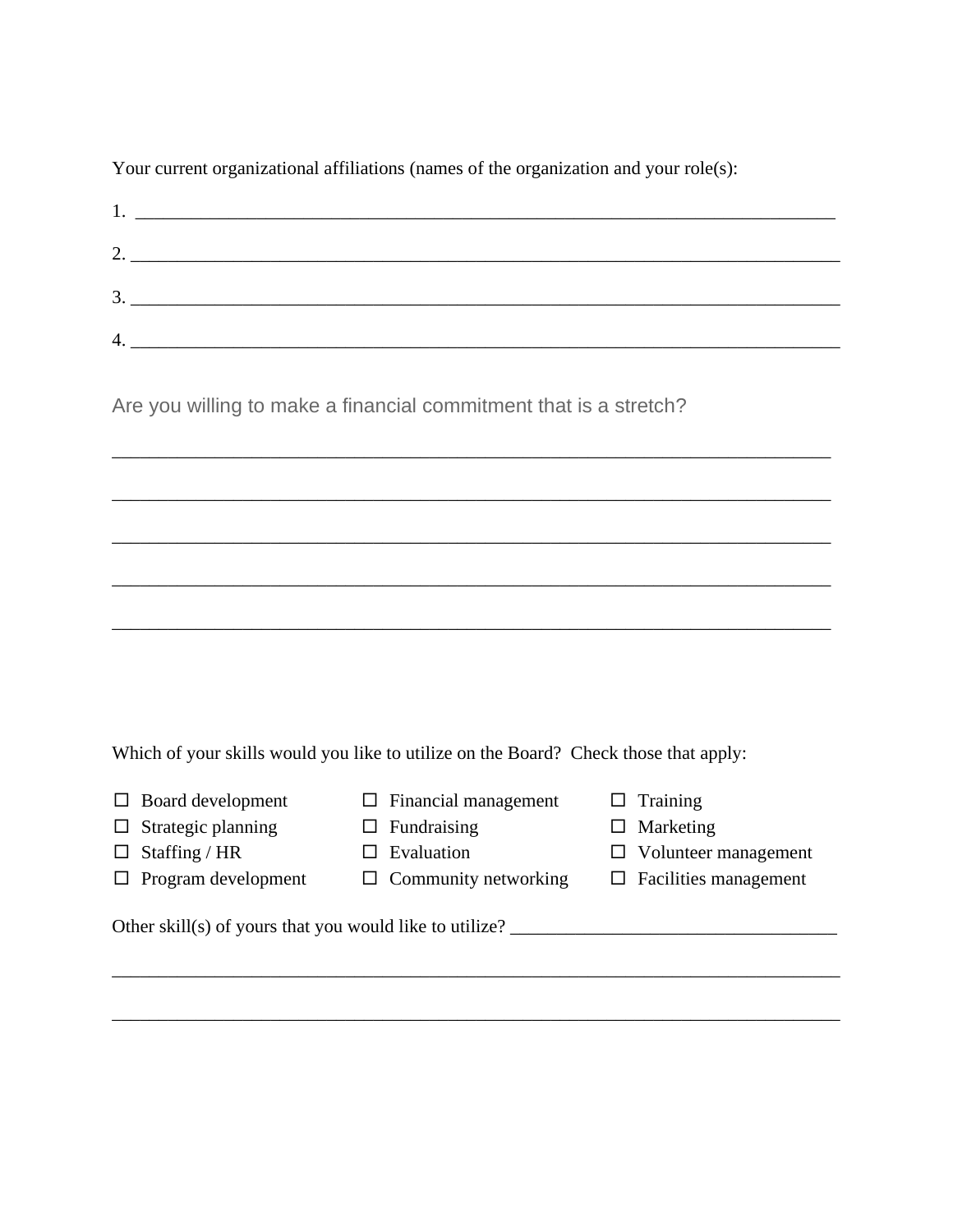Do you have personal aspirations that could be enhanced by board service?

What would you like to get for yourself out of your participation on the Board, e.g., what types of experiences, skills to develop, interests to cultivate for you, etc.?

How important is socially interacting with other members?

If you are not selected as a member of the Board, or if you decide not to join, would you like to be a volunteer to assist our organization in various ways that match your skills and interests?

 $\Box$  Yes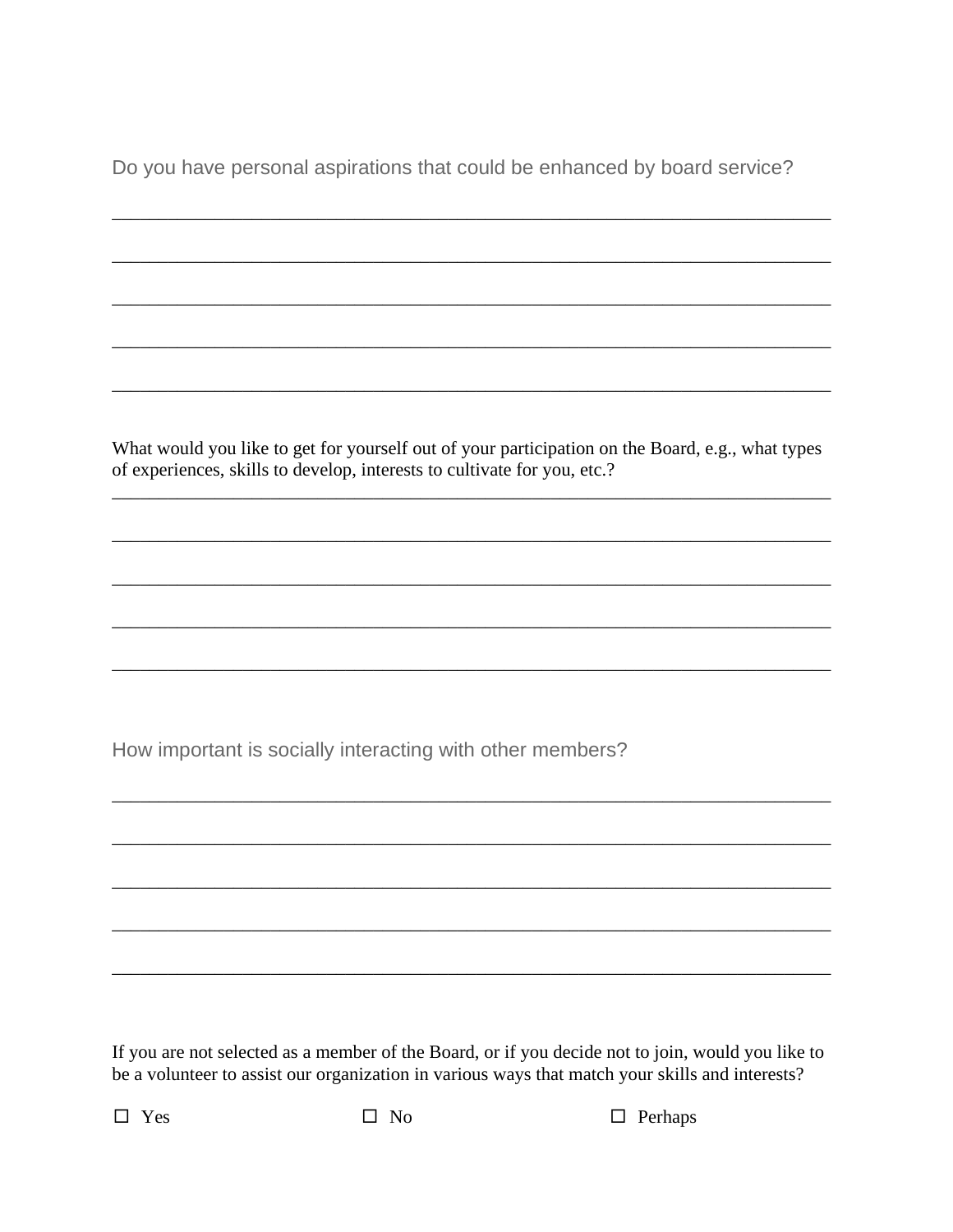What makes our mission meaningful to you?

What skills, connections, resources, and expertise do you have to offer and are willing to use on the behalf of the organization??

How much time a month can you commit to meetings and serving the mission?